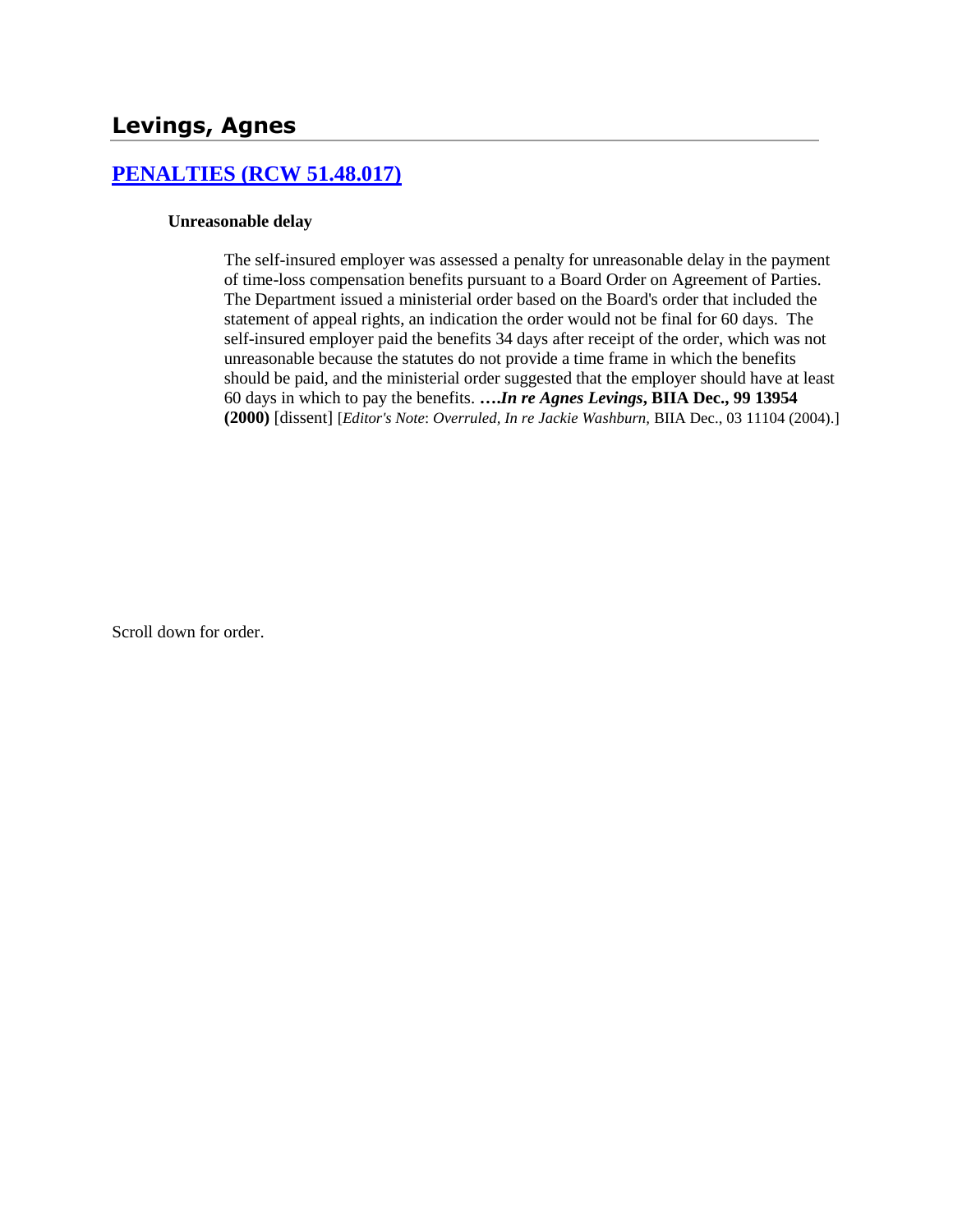#### **BEFORE THE BOARD OF INDUSTRIAL INSURANCE APPEALS STATE OF WASHINGTON**

**)**

 **IN RE: AGNES G. LEVINGS ) DOCKET NO. 99 13954**

**CLAIM NO. T-481994 ) DECISION AND ORDER** 

APPEARANCES:

Claimant, Agnes G. Levings, by Law Office of Roger H. van Hoy, per Roger H. van Hoy

Self-Insured Employer, Sears Roebuck & Company, by Reinisch, Mackenzie, Healey, Wilson & Clark, P.C., per Steven R. Reinisch

Department of Labor and Industries, by The Office of the Attorney General, per Karen M. Dinan, Assistant

The self-insured employer, Sears Roebuck & Company, filed an appeal with the Board of Industrial Insurance Appeals on April 16, 1999, from an order of the Department of Labor and Industries dated March 18, 1999. The Department order of March 18, 1999, affirmed the provisions of a Department order dated January 12, 1999, which determined that the self-insured employer had unreasonably delayed payment of time loss compensation for the period from February 14, 1996 through July 24, 1997, following an Order on Agreement of Parties issued by the Board of Industrial Insurance Appeals on September 14, 1998. The March 18, 1999 order directed that the self-insured employer should pay an additional amount of \$2,350.48 to the claimant in addition to

the benefits previously paid under the claim. **REVERSED AND REMANDED.**

## **DECISION**

Pursuant to RCW 51.52.104 and RCW 51.52.106, this matter is before the Board for review and decision on a timely Petition for Review filed by the self-insured employer to a Proposed Decision and Order issued on May 15, 2000, in which the order of the Department dated March 18, 1999, was affirmed.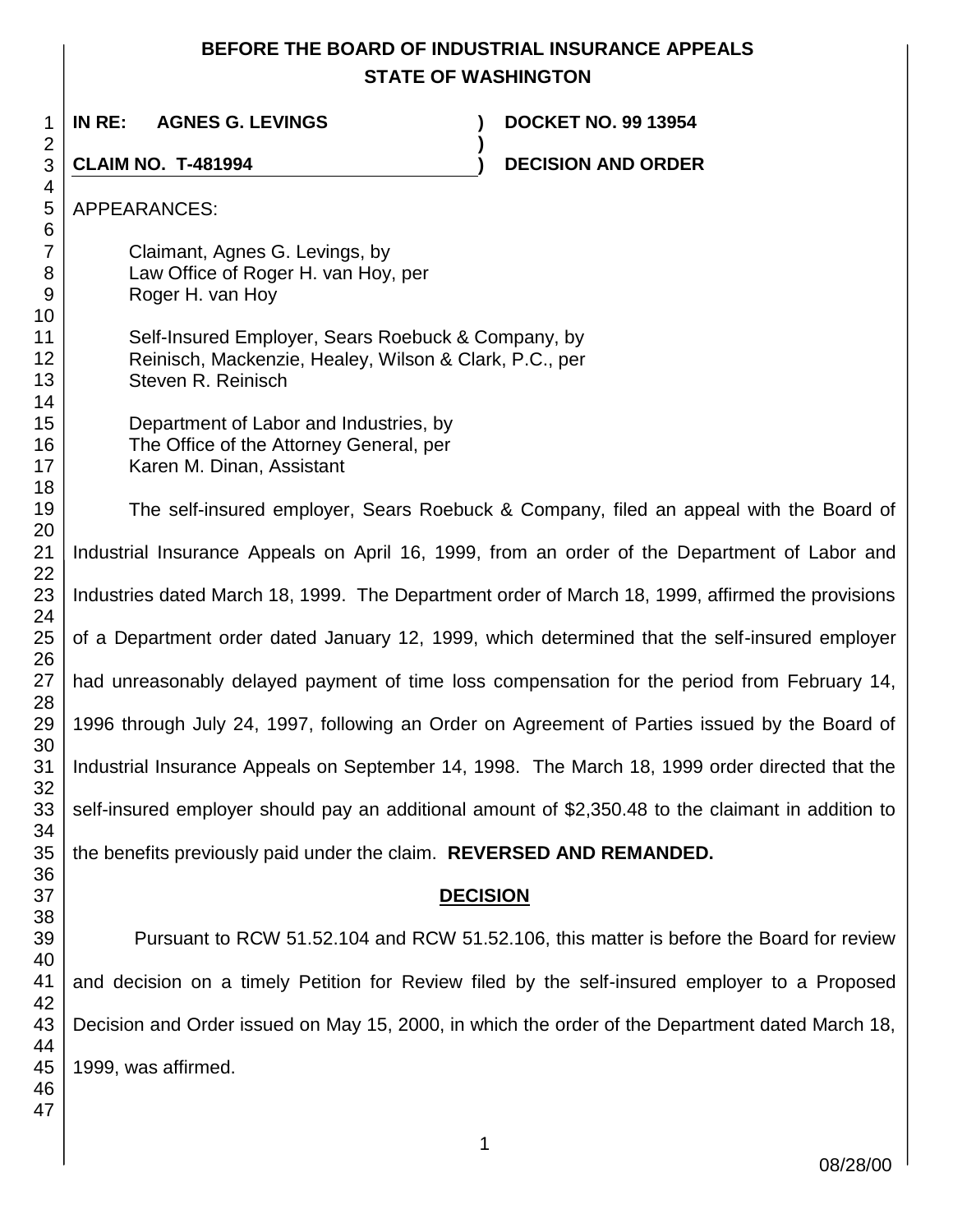The Board has reviewed the evidentiary rulings in the record of proceedings and finds that no prejudicial error was committed and the rulings are affirmed.

The Proposed Decision and Order accurately sets out the history in this case. To briefly restate it, the self-insured employer appealed the Department order requiring the self-insured employer to pay time loss compensation for the period September 13, 1995 through June 16, 1997. That issue was resolved by an Order on Agreement of Parties issued by this Board on September 14, 1998. The Board Order on Agreement of Parties required the self-insured employer to pay time loss compensation for the period February 14, 1996 through July 24, 1997. On October 1, 1998, the Department issued its ministerial order following the terms of the Order on Agreement of Parties. The Department's ministerial order contained language that indicated that the order would become final 60 days after it was received by a party unless a written request for reconsideration or an appeal was filed within that time limit. This is the standard language contained on orders and notices issued by the Department of Labor and Industries.

The self-insured employer's claims administration firm received the Department's ministerial order on October 7, 1998. The claims administrator issued a check for payment of the back due time loss compensation on November 10, 1998. The self-insured employer acted and paid the time loss compensation 34 days after receiving the ministerial order from the Department of Labor and Industries. On January 12, 1999, the Department issued an order finding that the self-insured employer had unreasonably delayed the payment of time loss compensation and assessed a penalty in the sum of \$2,350.48. This appeal follows from the January 12, 1999 Department order.

We have granted review because on the facts as presented in this case we do not believe it is reasonable for the Department to issue an order assessing a penalty against the self-insured employer for delay in payment of benefits. We do not believe there is clear notice to the self-insured employer on when to act following the entry of a Department ministerial order that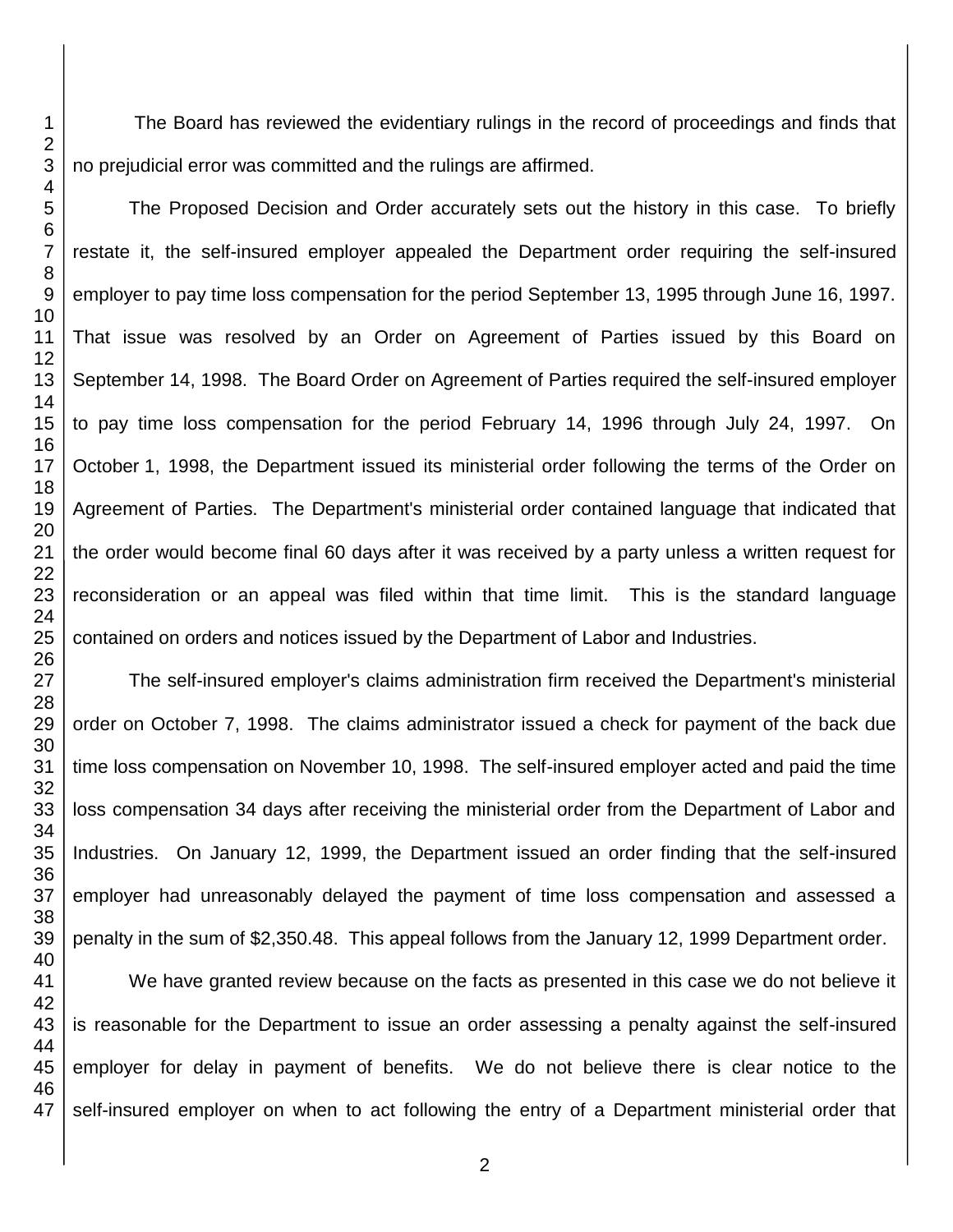follows an Order on Agreement of Parties issued by this Board. The central problem is the fact that the ministerial order issued by the Department of Labor and Industries contains language informing the parties that the order will not become final for 60 days and that the parties may protest or appeal the order.

A number of statutes address enforcement of compensation orders. RCW 51.32.215 pertains to enforcement of orders against the Department of Labor and Industries. This statute allows the Department 60 days after the compensation order has become final before enforcement action can be instituted by the worker or the beneficiary. RCW 51.32.200 pertains to self-insured employers. This statute provides that if a self-insured employer fails to comply with a compensation order that has become final and is not subject to review or appeal, then an enforcement action can be instituted against the self-insured employer. There is no time limit set out in RCW 51.32.200 for the enforcement procedure. RCW 51.48.017, the penalty statute, uses different language. This statute provides that if a self-insured employer unreasonably delays or refuses to pay benefits as they become due, a penalty can be assessed.

Our concern is that nowhere in the Industrial Insurance Act is there a provision that gives notice to a self-insured employer that a 34-day delay in paying benefits, after a ministerial order has been issued to comply with a Board Order on Agreement of Parties, would subject the self-insured employer to a penalty. It is reasonable to assume, given the above-referenced statutes, that the self-insured employer would have at least the 60-day appeal period prior to the order becoming final, in which to pay the benefits.

 While a Department ministerial order that follows a Board Order on Agreement of Parties is not usually subject to appeal because it is an agreed determination, it is subject to review for accuracy. Where the language of an order tells all the parties that it will not be final for 60 days, the parties should be able to rely on that and not suffer any harm. On the facts in this case the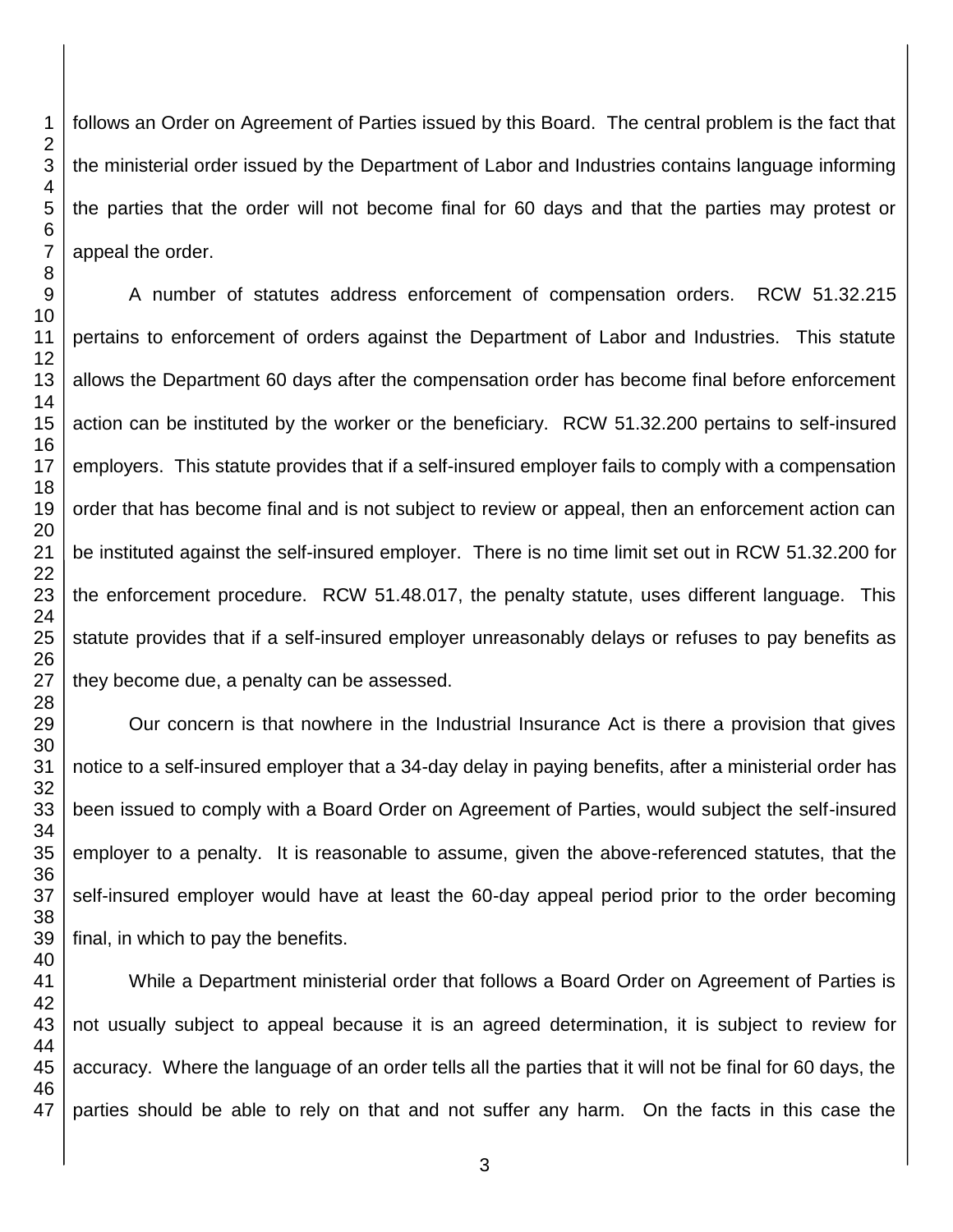self-insured employer should not be penalized because it read and believed what the Department of Labor and Industries put in the order.

After consideration of the Proposed Decision and Order, the Petition for Review filed thereto, and a careful review of the entire record before us, we are persuaded that the Department order of March 18, 1999, which assessed a penalty against the self-insured employer in the sum of \$2,350.48 for unreasonably delaying payment of compensation, is incorrect and should be reversed and this matter remanded to the Department with instructions to find that the self-insured employer did not unreasonably delay payment of compensation for the period February 14, 1996 through July 24, 1997, and to cancel the penalty assessed against the self-insured employer in the sum of \$2,350.48.

## **FINDINGS OF FACT**

1. On April 12, 1993, the Department of Labor and Industries received an application for benefits on behalf of the claimant, Agnes G. Levings, alleging that she had been injured during the course of her employment with Sears Roebuck & Company (hereafter Sears) on February 15, 1993. The Department allowed the claim by order dated April 28, 1993, and benefits were paid.

On June 17, 1997, the Department directed Sears to pay Ms. Levings time loss compensation for the period from September 13, 1995 through June 16, 1997, and to continue such payments so long as the claimant's temporary total disability was certified by her attending physician. On July 17, 1997, Sears protested the order of June 17, 1997. On July 24, 1997, the Department affirmed the order of June 17, 1997.

On October 14, 1997, Sears filed a Notice of Appeal with the Board of Industrial Insurance Appeals from the July 24, 1997 order. The appeal was received at the Department on September 25, 1997. The Board granted the appeal on November 14, 1997, assigned Docket No. 97 8148.

On September 14, 1998, the Board issued an Order on Agreement of Parties in appeal assigned Docket No. 97 8148. This order reversed the order of the Department dated July 24, 1997, and remanded the claim to the Department with directions to issue an order that required Sears to pay the claimant time loss compensation for the period from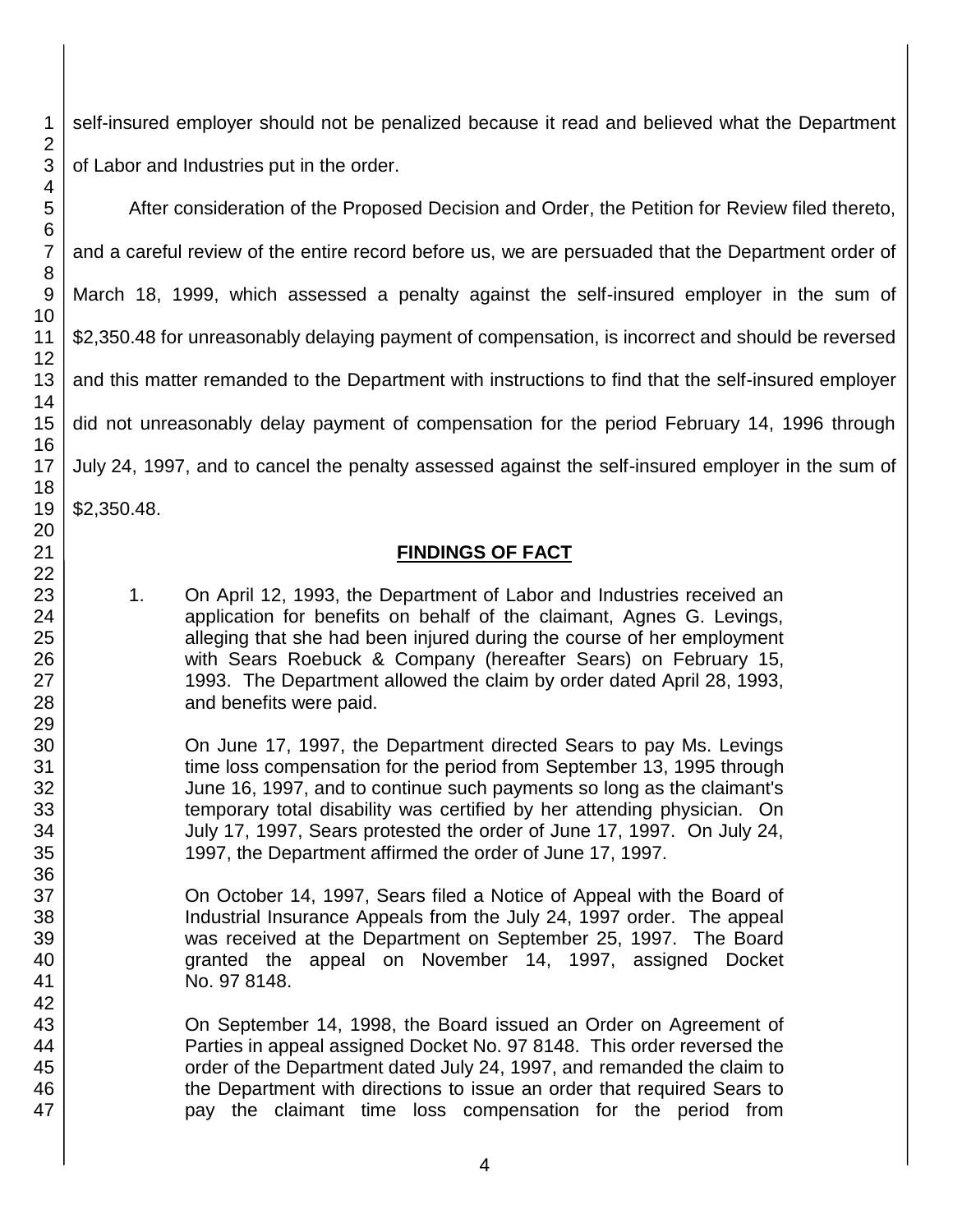February 14, 1996 through July 24, 1997, and to continue such payments as certified by Ms. Levings' attending physician.

The Department issued an order on October 1, 1998, which complied with the Board's Order on Agreement of Parties.

On January 12, 1999, the Department issued an order that determined that Sears had unreasonably delayed payment of time loss compensation to the claimant for the period of time from February 14, 1996 through July 24, 1997, and directed the self-insured employer to pay Ms. Levings a penalty in the sum of \$2,350.48. Sears received the January 12, 1999 order on January 13, 1999. On March 12, 1999, Sears protested the order of January 12, 1999. On March 18, 1999, the Department affirmed the order dated January 12, 1999. On April 16, 1999, Sears filed a Notice of Appeal with the Board of Industrial Insurance Appeals from the March 18, 1999 order. The Board granted the appeal on May 13, 1999, assigned Docket No. 99 13954, and directed that further proceedings be held.

- 2. On September 14, 1998, this Board issued an Order on Agreement of Parties in the appeal assigned Docket No. 97 8148 that directed the Department to issue an order that required Sears to pay Ms. Levings time loss compensation for the period from February 14, 1996 through July 24, 1997. Sears was party to the agreement and agreed that the Board should issue the Order on Agreement of Parties.
- 3. The September 14, 1998 Board Order on Agreement of Parties in Docket No. 97 8148 was received by Sears via its third party workers' compensation administrator, Kemper Insurance Company, at Kemper's Seattle office on September 18, 1998.
- 4. On October 1, 1998, the Department of Labor and Industries issued the order it was required to issue by the Board Order on Agreement of Parties dated September 14, 1998. The Department's order was fully in compliance with the Board's order.
- 5. Sears, via Kemper, received the October 1, 1998 Department order on October 7, 1998.
- 6. On November 9, 1998, the claim adjudicator for Kemper in charge of Ms. Levings' claim with Sears entered data in her computer in her Seattle office that directed that a check that complied with the Board's Order on Agreement of Parties should be issued on November 10, 1998, by the Illinois office of Kemper.
- 7. Sears, via Kemper, issued a check to Ms. Levings in compliance with the Board Order on Agreement of Parties on November 10, 1998, but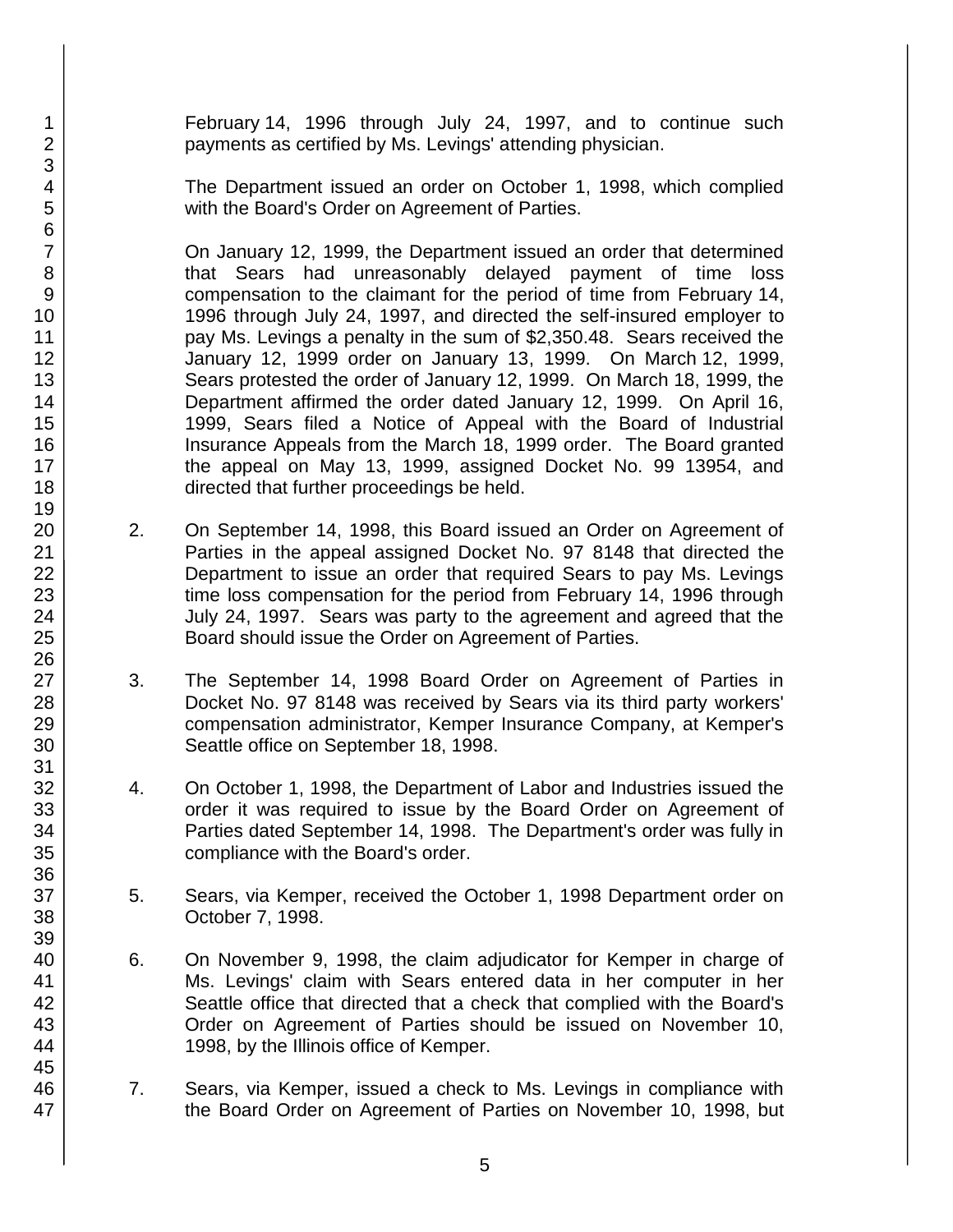the order was sent to the claimant at an incomplete address and was not delivered to the claimant.

8. On November 23, 1998, Kemper's Seattle office mailed a check in compliance with the Board's Order on Agreement of Parties to Ms. Levings at her correct address and the claimant received the check in the due course of the United States Postal Service.

#### **CONCLUSIONS OF LAW**

- 1. The Board of Industrial Insurance Appeals has jurisdiction over the parties to and the subject matter of this appeal.
- 2. As the term is used in RCW 51.48.017, Sears did not unreasonably delay payment of the benefits it agreed to pay Ms. Levings in the Board appeal assigned Docket No. 97 8148.
- 3. The order of the Department of Labor and Industries dated March 18, 1999, is incorrect and is reversed. This claim is remanded to the Department of Labor and Industries with direction to enter an order finding that the self-insured employer, Sears Roebuck & Company, did not unreasonably delay compensation due the claimant for the period February 14, 1996 through July 24, 1997, and to cancel the penalty assessed against the self-insured employer in the sum of \$2,350.48.

It is so ORDERED.

Dated this 28th day of August, 2000.

BOARD OF INDUSTRIAL INSURANCE APPEALS

/s/\_\_\_\_\_\_\_\_\_\_\_\_\_\_\_\_\_\_\_\_\_\_\_\_\_\_\_\_\_\_\_\_\_\_\_\_\_\_\_\_

Chairperson

/s/\_\_\_\_\_\_\_\_\_\_\_\_\_\_\_\_\_\_\_\_\_\_\_\_\_\_\_\_\_\_\_\_\_\_\_\_\_\_\_\_ JUDITH E. SCHURKE Member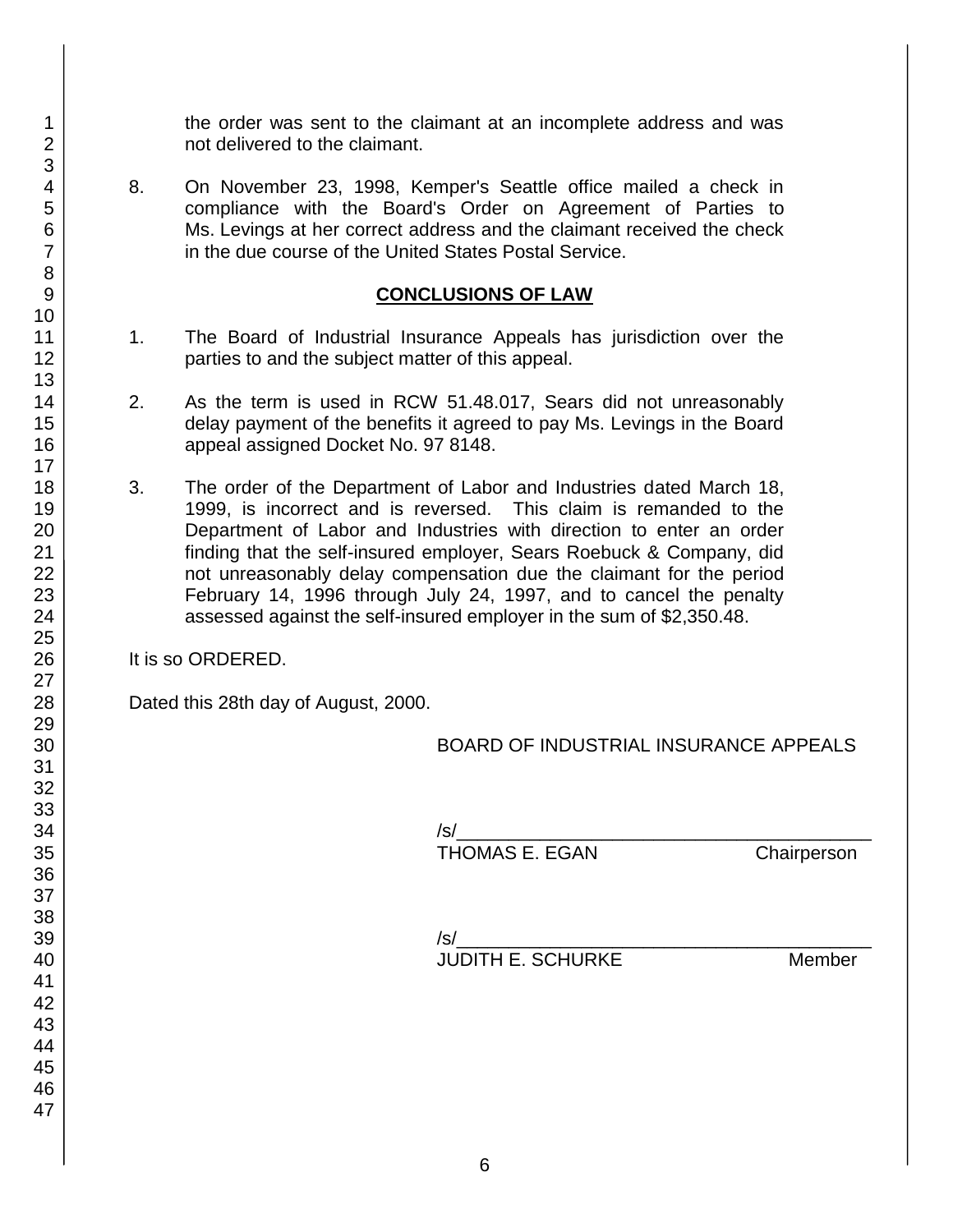#### **DISSENT**

The majority focuses on a technical reading of the Industrial Insurance Act and elevates procedure over substance in order to reward a self-insured employer for unreasonable delay in payment of benefits. Therefore, I must dissent.

The majority accurately sets forth the facts in this case regarding the Board Order on Agreement of Parties, in which the self-insured employer agreed to pay time loss compensation benefits. But the majority misses the point in this appeal. The point is that the self-insured employer knew, on September 14, 1998, the date of the Board Order on Agreement of Parties, that it had agreed to pay the time loss compensation benefits for the period February 14, 1996 through July 24, 1997. The Department of Labor and Industries' ministerial order, in compliance with our Order on Agreement of Parties, was issued on October 1, 1998. The self-insured employer actually paid the time loss compensation benefits on November 10, 1998. There was a further delay caused by the self-insured employer using an incorrect address to mail the benefits.

The self-insured employer could well have paid the benefits on September 14, 1998. There was no legal reason why the benefits should have been delayed beyond September 14, 1998. But assuming that the self-insured employer wished to wait until the Department of Labor and Industries issued its ministerial order in compliance with our Board order, the payment should have been paid on October 7, 1998, the date that the self-insured employer's claims administration firm received the Department ministerial order.

The only logical reason for the self-insured employer's delay in paying the benefits after October 7, 1998, is the benefit that the self-insured employer can obtain by retaining control of the monies. While it may not amount to a large sum in any one case, the practice of delaying benefits one or two months results in a monetary benefit in the form of interest earned on the benefits, which directly benefits the self-insured employer.